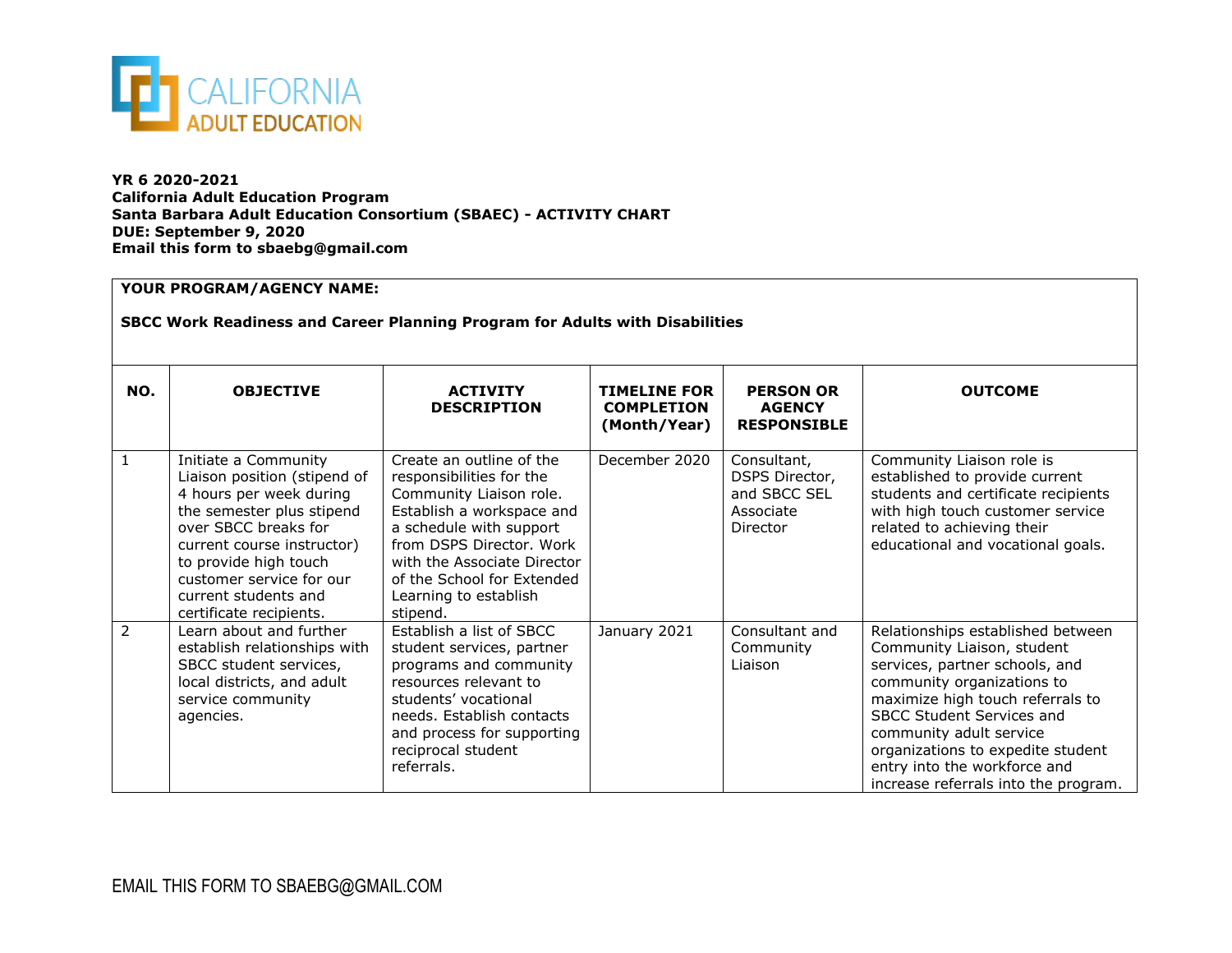

## **YR 6 2020-2021 California Adult Education Program Santa Barbara Adult Education Consortium (SBAEC) - ACTIVITY CHART DUE: September 9, 2020 Email this form to sbaebg@gmail.com**

| 3              | Market Community Liaison<br>services to students and<br>certificate recipients and<br>provide weekly office<br>hours.                                                                             | Create and establish a<br>marketing campaign to<br>inform prospective and<br>current students and<br>certificate recipients of the<br>Community Liaison.                                                                                             | Ongoing                                    | Consultant and<br>Community<br>Liaison             | Potential and prospective students<br>and certificate recipients access the<br>support of the Community Liaison.                                                                                                                                                                                                                                                         |
|----------------|---------------------------------------------------------------------------------------------------------------------------------------------------------------------------------------------------|------------------------------------------------------------------------------------------------------------------------------------------------------------------------------------------------------------------------------------------------------|--------------------------------------------|----------------------------------------------------|--------------------------------------------------------------------------------------------------------------------------------------------------------------------------------------------------------------------------------------------------------------------------------------------------------------------------------------------------------------------------|
| $\overline{4}$ | Community Liaison<br>provides student supports.                                                                                                                                                   | Community Liaison hosts<br>ongoing office hours<br>during fall and spring<br>semester to provide high<br>touch customer service to<br>students and certificate<br>recipients.                                                                        | Ongoing                                    | Community<br>Liaison with<br>Consultant<br>Support | Students receive supports from<br>Community Liaison to facilitate<br>educational and vocational goal<br>achievement and expedite entry<br>into the workforce.                                                                                                                                                                                                            |
| 5              | Community Liaison uses<br>SBCC student services and<br>community agency<br>knowledge to continually<br>improve the curriculum<br>offered in the Work<br>Readiness and Career<br>Planning Courses. | During semester breaks,<br>Community Liaison works<br>to incorporate new<br>knowledge into course<br>curriculum and draw new<br>student referrals by<br>engaging with community<br>organizations and<br>agencies who serve our<br>target population. | Summer Break<br>and Winter<br><b>Break</b> | Community<br>Liaison and<br>Consultant             | Community Liaison uses knowledge<br>gained from SBCC Student<br>Services, partner schools, and<br>community service organizations to<br>improve the Work Readiness<br>Program curriculum. Community<br>Liaison also uses relationships with<br>community partners and student<br>services as a way to encourage<br>student referrals into the Work<br>Readiness program. |
| 6              | Consultant will continue to<br>oversee the operations of<br>the Work Readiness<br>Program, data-based<br>program improvement, and<br>the CAEP grant process,<br>budget and future RFPs            | Consultant to oversee<br>Work Readiness Program,<br>CAEP grant process and<br>budget, as well as future<br>RFP submissions for<br>program expansion and<br>improvement.                                                                              | Ongoing                                    | Consultant and<br><b>DSPS Director</b>             | Work Readiness Program will<br>continue to operate with the<br>necessary resources including<br>curricular materials, sufficient and<br>qualified staff, and grant funding for<br>future program expansion and<br>improvements.                                                                                                                                          |